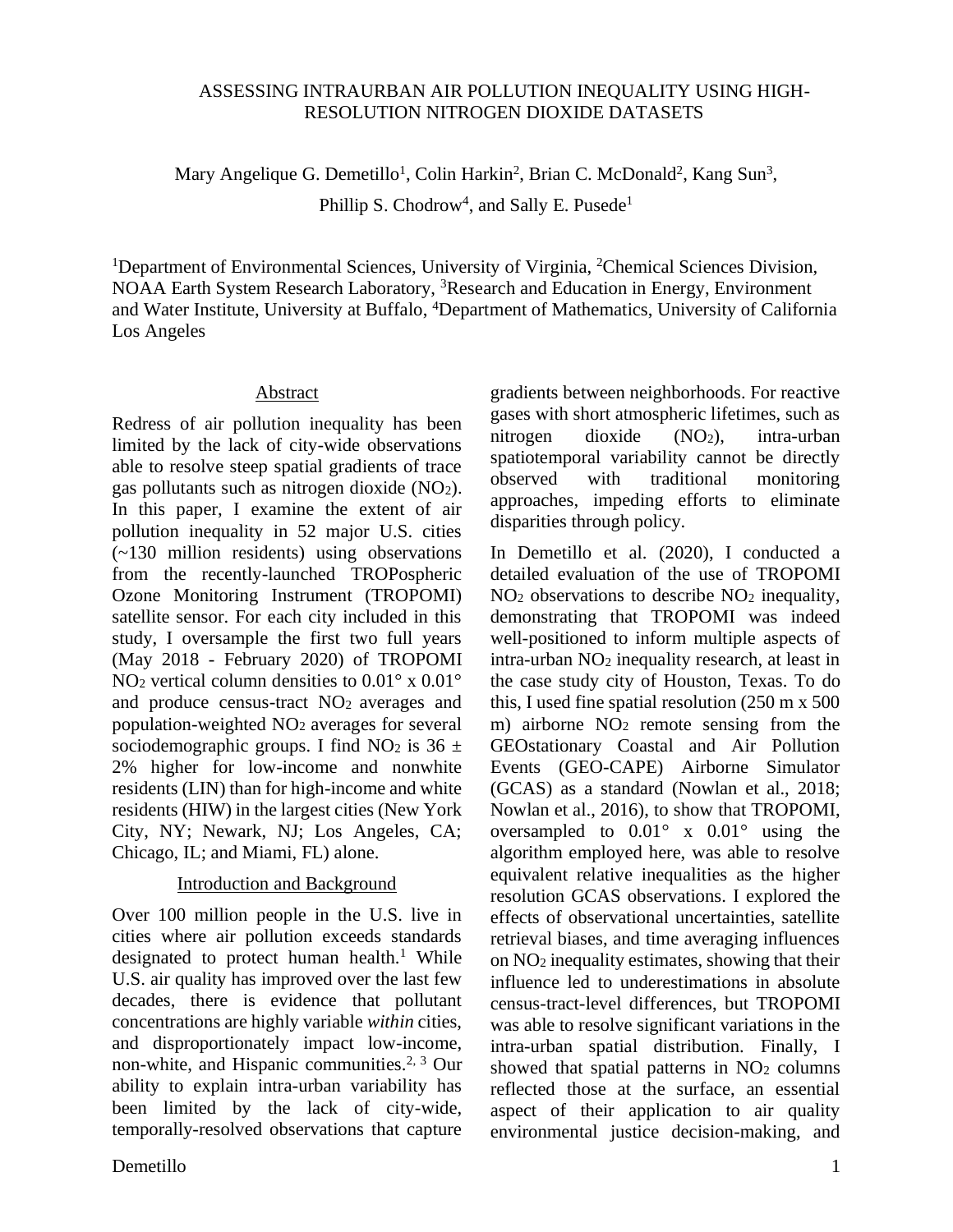determined that, at least in Houston, columnbased inequalities represented those that would be captured at the surface.

Here, I expand the application of TROPOMI to describe and investigate the sources of NO<sup>2</sup> inequality in 52 major U.S. cities. First, I report neighborhood-level (census-tract) disparities with race, ethnicity, and income observed over an almost two-year period, June 2018– February 2020. I discuss variability of NO<sup>2</sup> inequalities between demographic groups and in NO<sub>2</sub> lifetime.

# Data and Methods

# TROPOMI

The TROPOspheric Monitoring Instrument (TROPOMI) observes various atmospheric trace gases that absorb in the ultraviolet and visible (270–500 nm), near-infrared (675–775 nm), and shortwave infrared (2305–2385 nm) spectral regions (J. H. G. van Geffen et al., 2018; Veefkind et al., 2012). Onboard the sunsynchronous Copernicus Sentinel-5 Precursor (S5P) satellite, TROPOMI samples at  $\sim$ 1:30 pm local time  $(LT)$  almost daily. NO<sub>2</sub> is retrieved by fitting the 405–465 nm band using an updated OMI DOMINO algorithm and based on work from the QA4ECV project (Boersma et al., 2011; Boersma et al., 2018; Lorente et al., 2017; J. H. G. M. van Geffen et al., 2015; Zara et al., 2018). Before 6 August 2019, NO<sup>2</sup> was retrieved at a nadir spatial resolution of 3.5 km x 7 km,  $NO<sub>2</sub> VCDs$  have since become available at 3.5 km x 5.5 km (at nadir). Precision of individual tropospheric NO<sup>2</sup> columns over polluted scenes is on the order of 30–60% (Boersma et al., 2018) and dominated by uncertainties in the air mass factor (AMF), with key inputs to the AMF including clouds, the  $NO<sub>2</sub>$  profile shape (generated using  $1^\circ$  x  $1^\circ$  TM5-MP model output) (Williams et al., 2017), and the surface albedo from a  $0.5^\circ$  x  $0.5^\circ$  monthly OMI climatology (Kleipool et al., 2008).

Demetillo 2 I use TROPOMI Level 2 NO<sub>2</sub> tropospheric vertical column densities (VCDs) (J. H. G. van Geffen et al., 2018; Veefkind et al., 2012) averaged to  $0.01^\circ$  x  $0.01^\circ$  ( $\sim$ 1 km x 1 km) with a physics-based oversampling algorithm (Sun

et al., 2018) for June 2018–February 2020. I include cloud-free scenes with  $qa > 0.75$ . I calculate mean  $NO<sub>2</sub> VCDs$  within census tract boundaries for 52 U.S. cities, defined as Census-designated 'urbanized areas' (UAs) with two exceptions: I divide the New York City-Newark UA along state lines to create distinct estimates for New York City and Newark and separately analyze inequality within the East Bay boundary from the San Francisco-Oakland UA. Generally speaking, UAs represent the urban core of metropolitan areas; as a result, our results reflect intra-urban rather than urban-suburban differences (Demetillo et al., 2020). To investigate the drivers of NO<sup>2</sup> inequality, I separately analyze NO<sup>2</sup> disparities during the summer (June– August, 2018 and 2019) and winter months (December–February, 2018–2019 and 2019– 2020) on weekdays (Tuesday–Friday) and weekends (Saturday–Sunday). Monday and Saturday are considered transition days, and I remove Mondays from our analysis for this reason but keep Saturdays to improve weekend statistics.

## NOX Emissions Inventories

The Fuel-based Inventory from Vehicle Emissions (FIVE) is a U.S. wide (4 km x 4 km) mobile source (on-road  $+$  off-road engines)  $NO<sub>x</sub>$  emission inventory that is temporally resolved (monthly and weekday-weekend) (McDonald et al., 2018). Emission rates are based on publicly available fuel sales reports, road‐level traffic counts, and time‐resolved weigh-in-motion traffic counts (McDonald et al., 2012). Fuel-use uncertainties are determined from differences between fuel sale reports and truck travel and traffic count siteselection and sample size  $(\pm 10\%$  for major roads and freeways in large urban areas). Emissions uncertainties are derived from regression analysis of near-road infrared remote sensing and tunnel studies (McDonald et al., 2012).

 $NO<sub>x</sub>$  stationary source emissions are from the 2017 National Emissions Inventory (NEI) Version 1. The NEI includes emissions from industrial facilities, power plants, airports, and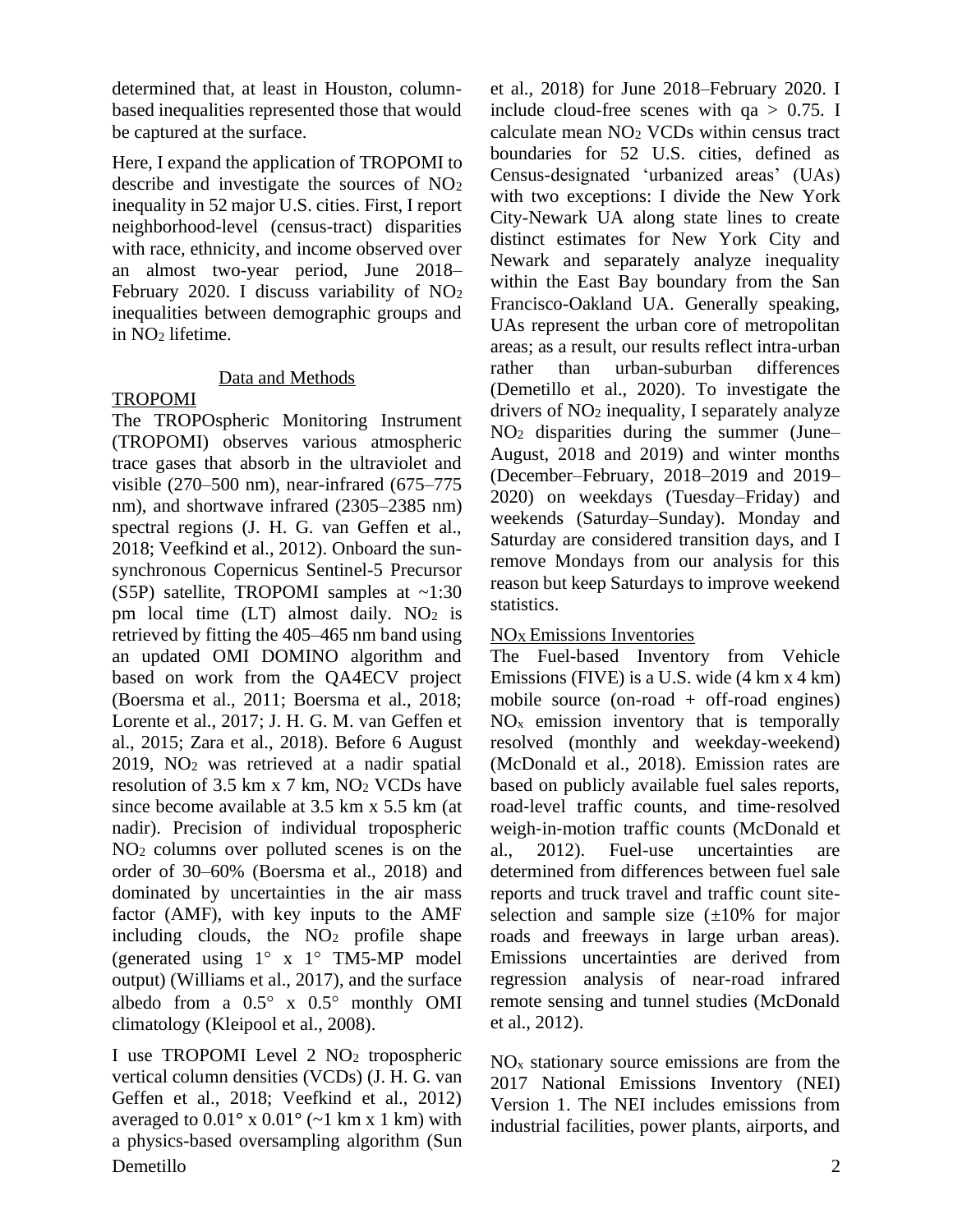commercial facilities and combines reports from state, local, and tribal air agencies and the following U.S. Environmental Protection Agency (EPA) programs: Toxic Release Inventory, Acid Rain Program, and Maximum Achievable Control Technology standards development. Emissions uncertainties in power plants are  $\pm 25\%$  (Frost et al., 2006); uncertainties in industrial facilities and other stationary sources are larger and assumed to be  $\pm 50\%$  (Jiang et al., 2018).

## Comparing Population-Weighted Census-Tract NO<sup>2</sup> VCDs

I compute population-weighted  $NO<sub>2</sub>$  censustract-averaged VCDs with race and ethnicity and sort census tracts by household poverty status or household income using the U.S. Census database (Demetillo et al., 2020). Raceethnicity groups are defined following the U.S. Census: Black and African Americans (JMJE004), Asians (JMJE006), American Indians and Native Alaskans (referred to in the text as Native Americans, JMJE005), and whites (JMJE003), excluding those identifying as Hispanic or Latino, and Hispanics/Latino (JMJE012), including all races reporting as Hispanic. Poverty status is defined as: below the poverty line, >20% of tract households are at or below an income-to-poverty ratio of one (JOCE002 and JOCE003); near the poverty line, all tract households have an income-topoverty ratio of 1–1.24 (JOCE004); and above the poverty line, all tract households have an income-to-poverty ratio >1.24 (JOCE005, JOCE006, JOCE007, and JOCE008). I combine race-ethnicity and income categories, reporting results for Black and African Americans, Asians, and Native Americans and/or Hispanics/Latinx residents in lowincome (lowest income quintile) census tracts (LINs) and for whites (non-Hispanic/Latino) residing in high-income (highest income quintile) tracts (HIWs). Household income quintiles are UA specific. Population-weighted NO<sup>2</sup> columns were calculated as equal to the product of the tract-unit  $NO<sub>2</sub>$  column  $(NO<sub>2,i</sub>)$ and demographic group population  $(p_j)$  (by race-ethnicity or poverty classification) in the

*i* th tract, summed over all census tracts with NO<sup>2</sup> data (*n*), and divided by the summation of the group population  $(p_i)$  (Eq. 1). Errors were defined as standard mean errors, with *N* representing the number of census tracts with both NO<sup>2</sup> observations and residents of a given demographic group:

(1) 
$$
P_j = \sum_{i=1}^n NO_{2ij} p_{i\prime j} / \sum_{i=1}^n p_{i\prime j}
$$

## Results

For the 130 million residents of the U.S. cities in our study, population-weighted NO2 VCDs are  $12 \pm 2\%$  higher for Black and African Americans,  $13 \pm 2\%$  higher for Hispanic/Latino,  $6 \pm 2\%$  greater for Asians, and 10 ± 2% higher for Native Americans compared to whites. I observe higher population-weighted NO2 for people below  $(14 \pm 2\%)$  and near the poverty line  $(8 \pm 2\%)$ than those above the poverty line. When raceethnicity and income are combined, I report 22  $\pm$  2% greater population-weighted NO<sub>2</sub> for LINs than HIWs (Table 1).

Table 1. Table of Coarse-TROPOMI Weighted-Average (Across all 50 UAs in this Study) Population-Weighted  $NO<sub>2</sub>$  Means ( $x10^{15}$  molecules cm<sup>-2</sup>) by Sociodemographic Group Overall (All Days from June 2018–February 2020), During Summer (June–August) Weekdays and Weekends, and During Winter (December–February) Weekdays and Weekends. Uncertainties are 1σ.

| <b>Below</b>                     | Overall       |   |               | Summer<br>Weekday |               |               | Summer<br>Weekend |  |               | Winter<br>Weekday |  |               | Winter<br>Weekend |       |               |
|----------------------------------|---------------|---|---------------|-------------------|---------------|---------------|-------------------|--|---------------|-------------------|--|---------------|-------------------|-------|---------------|
|                                  |               |   | $3.6 \pm 1.0$ |                   | $3.3 \pm 1.0$ |               |                   |  | $2.5 \pm 1.0$ |                   |  | $5.1 \pm 1.0$ |                   |       | $4.5 \pm 1.0$ |
| <b>Near</b>                      |               |   | $3.1 \pm 1.0$ |                   |               | $2.9 \pm 1.0$ |                   |  | $2.3 \pm 1.0$ |                   |  | $4.5 \pm 1.0$ | 4.1               |       | ± 1.0         |
| Above                            | $2.8 \pm$     |   | 0.8           |                   |               | $2.6 \pm 0.8$ | $2.1 \pm 0.8$     |  |               | $4.0 \pm 0.8$     |  |               | 3.8               | ±     | 0.8           |
| White                            | $2.7 \pm 0.7$ |   |               |                   |               | $2.4 \pm 0.7$ | $2.0 \pm 0.7$     |  |               |                   |  | $3.7 \pm 0.7$ | 3.6               | ±.    | 0.7           |
| <b>Black or African American</b> | $3.3 \pm$     |   | 1.0           |                   |               | $3.0 \pm 1.0$ |                   |  | $2.4 \pm 1.0$ |                   |  | $4.8 \pm 1.0$ | 4.3               | $\pm$ | 1.0           |
| Asian                            |               |   | $3.0 \pm 0.9$ |                   |               | $2.8 \pm 0.9$ |                   |  | $2.2 \pm 0.9$ | $4.2 \pm 0.9$     |  |               | 4.1               | $\pm$ | 0.9           |
| <b>Hispanic</b>                  |               |   | $3.2 \pm 1.0$ |                   |               | $3.0 \pm 1.0$ |                   |  | $2.3 \pm 1.0$ |                   |  | $4.6 \pm 1.0$ | 4.2               |       | ± 1.0         |
| <b>Native American</b>           | $3.0 +$       |   | 0.9           |                   |               | $2.8 \pm 0.9$ |                   |  | $2.2 \pm 0.9$ |                   |  | $4.4 \pm 0.9$ | $3.9 \pm$         |       | 0.9           |
| LIN                              | $3.5 \pm 1.1$ |   |               |                   |               | $3.3 \pm 1.1$ | $2.5 \pm 1.1$     |  |               | $5.1 \pm 1.1$     |  |               | 4.4               | $\pm$ | 1.1           |
| <b>HIW</b>                       | 2.6           | ± | 0.7           |                   |               | $2.4 \pm 0.7$ |                   |  | $1.9 \pm 0.7$ | $3.5 \pm 0.7$     |  |               | 3.5               | $\pm$ | 0.7           |

The highest inequalities were observed in Newark, New Jersey  $(50 \pm 2\%)$  and Los Angeles, California (49  $\pm$  1%) and the lowest inequalities were observed in San Francisco, California  $(2 \pm 3\%)$  and New Orleans, Louisiana (4  $\pm$  3%) (Figure 1). Inequality is higher in the largest U.S. cities, with  $36 \pm 2\%$ higher NO<sub>2</sub> for LINs compared to HIWs in the five most-populated UAs, New York City, Newark, Los Angeles, Chicago, and Miami, representing ~35% of the population in our domain.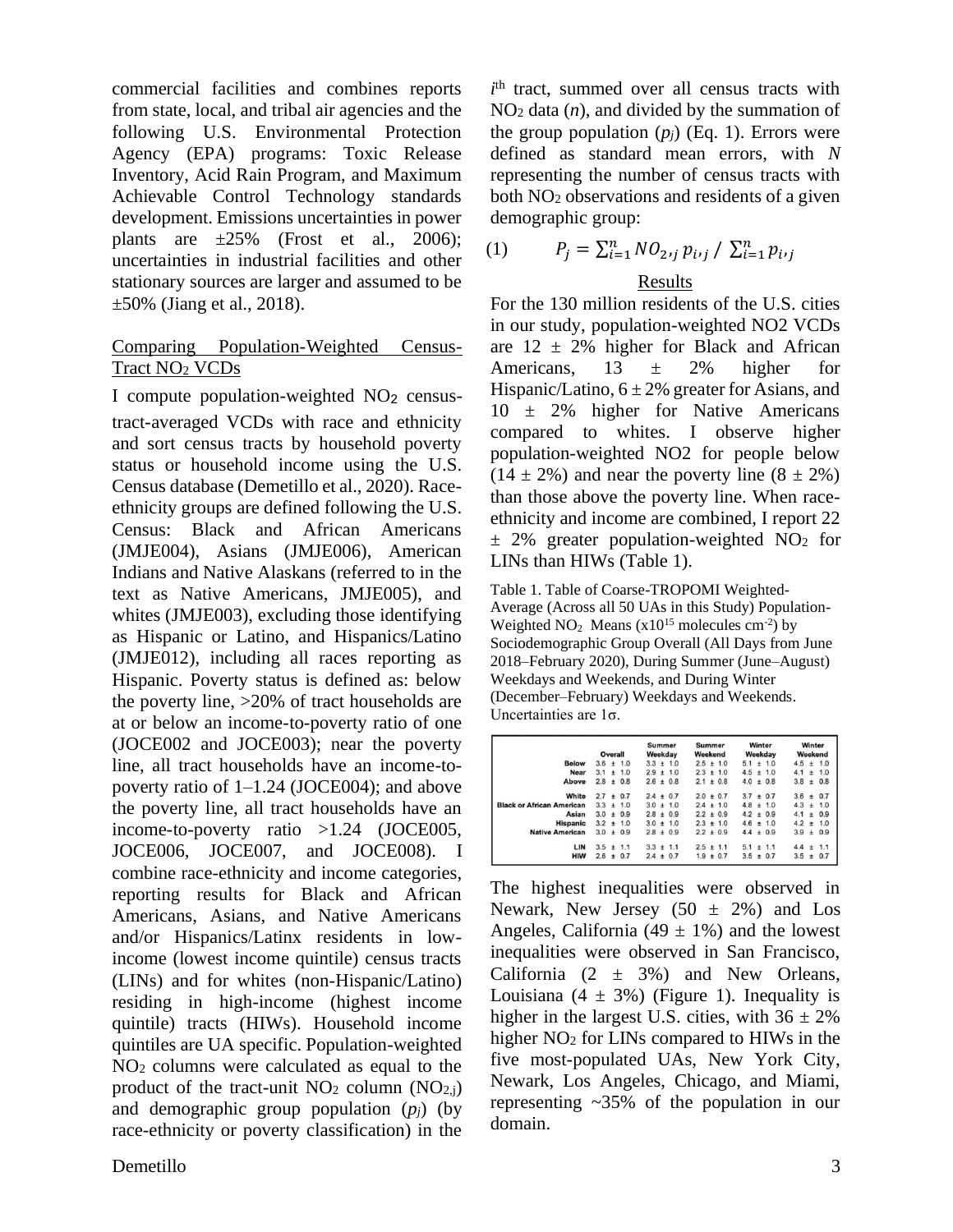

**Figure 1.** (a) Average city  $NO_2$  inequality and (b)  $NO_2$  for 52 major U.S. cities over all days in the study (June 2018–February 2020). Marker size reflects the total city population with the smallest markers representing cities with fewer than 1.5 million residents and the largest markers for cities with more than 10 million residents.

Demetillo 4 NO<sup>2</sup> inequality was strongly associated with city-level NO<sup>2</sup> pollution (Figure 1). I quantify this relationship for the combined raceethnicity and income metric (LIN-HIW), by fitting absolute inequalities versus mean NO<sup>2</sup> VCD for the 52 cities using a weighted bivariate linear regression model (York et al., 2004) in the summer and winter months separately. I find that  $NO<sub>2</sub>$  inequality is better correlated with  $(r^2 = 0.86)$  and more sensitive to (slope =  $0.53 \pm 0.02$ ) city-level NO<sub>2</sub> in the summer when the  $NO<sub>2</sub>$  atmospheric lifetime is short. In the winter, I observe more variance in the correlation ( $r^2$  = 0.58) and less sensitivity to (slope =  $0.33 \pm 0.01$ ) the overall NO<sub>2</sub> concentrations. In addition, I observe that absolute inequality is better correlated with

city-wide  $NO<sub>2</sub>$  than relative inequality. Correlation coefficients between relative disparities and mean NO<sup>2</sup> fall to 0.57 and 0.04 in the summer and winter, respectively, implying that even with sustained  $NO<sub>x</sub>$ emission controls and decreased urban  $NO<sub>2</sub>$ pollution, relative inequalities will persist.

#### Conclusions and Next Steps

I demonstrate TROPOMI's ability to resolve differences in NO<sup>2</sup> between sociodemographic groups at the neighborhood-level within  $~50$ major cities in the contiguous U.S. Heavy-duty diesel vehicles (HDDVs) have been shown to drive air pollution inequalities and contribute to health disparities in U.S. cities (Demetillo et al., 2020; Houston et al., 2008; Houston et al.,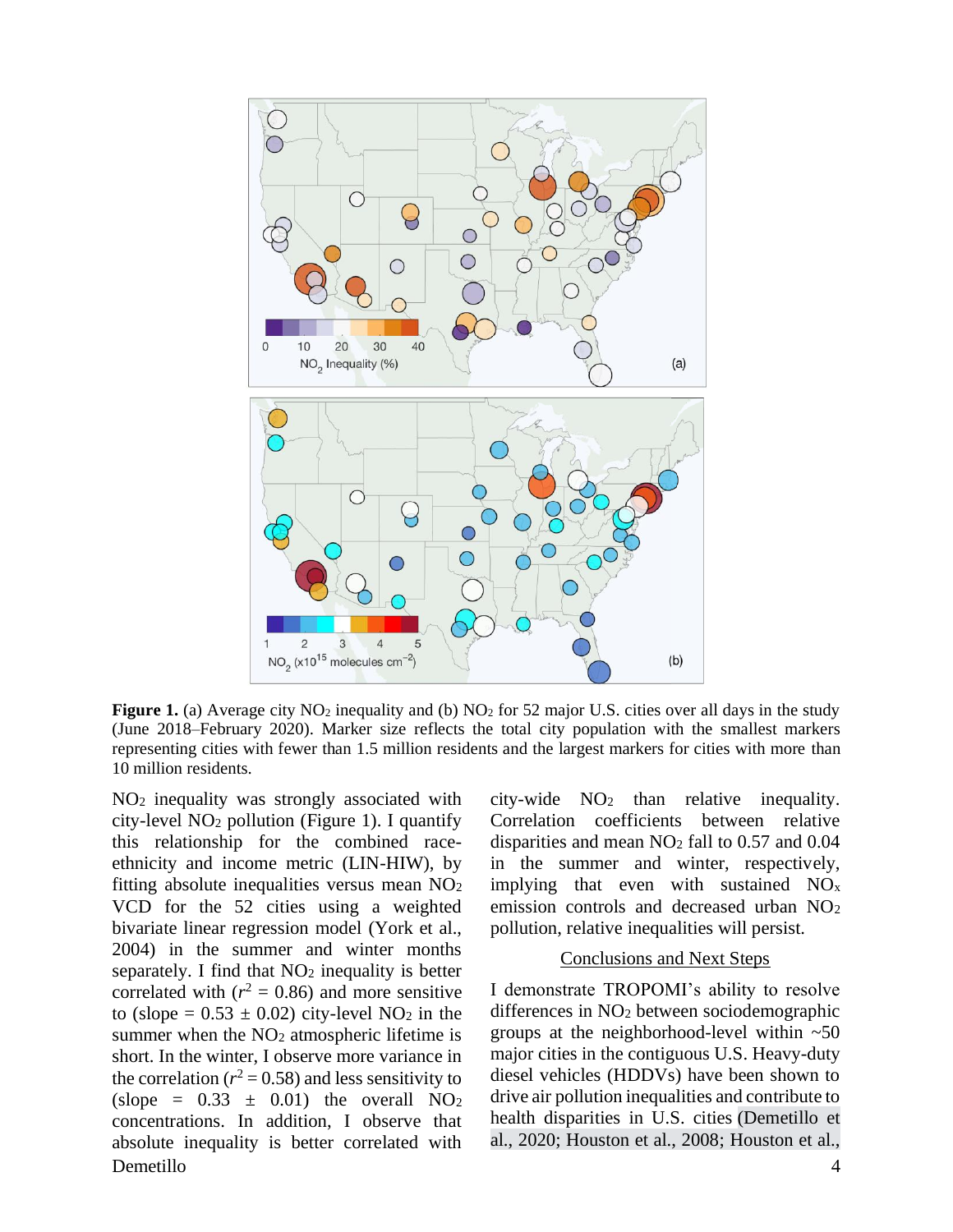2014; Houston et al., 2011; Lena et al., 2002; J. I. Levy et al., 2009; Nguyen & Marshall, 2018). HDDVs are responsible for a major portion of the  $NO<sub>x</sub>$  emissions in many urban areas (McDonald et al., 2012), despite the fact that they are a small fraction (3–6%) of the U.S. fleet, as diesel engines produce seven times more  $NO<sub>x</sub>$  per kg fuel burned than gasoline (McDonald et al., 2018). To investigate the contribution of HDDVs to inequality, I will compare absolute  $NO<sub>2</sub>$ inequality on weekdays and weekends using both TROPOMI observations and emissions inventory NO<sup>x</sup> estimates.

#### **References**

- Apte, J. S., Messier, K. P., Gani, S., Brauer, M., Kirchstetter, T. W., Lunden, M. M., et al. (2017). High-Resolution Air Pollution Mapping with Google Street View Cars: Exploiting Big Data. *Environmental Science & Technology, 51*(12), 6999-7008. https://doi.org/10.1021/acs.est.7b00891
- Boersma, K. F., Eskes, H. J., Dirksen, R. J., van der A, R. J., Veefkind, J. P., Stammes, P., et al. (2011). An improved tropospheric NO<sub>2</sub> column retrieval algorithm for the Ozone Monitoring Instrument. *Atmos. Meas. Tech., 4*(9), 1905-1928. https://www.atmos-meas-tech.net/4/1905/2011/
- Boersma, K. F., Eskes, H. J., Richter, A., De Smedt, I., Lorente, A., Beirle, S., et al. (2018). Improving algorithms and uncertainty estimates for satellite NO2 retrievals: results from the quality assurance for the essential climate variables (QA4ECV) project. *Atmos. Meas. Tech., 11*(12), 6651-6678. <https://www.atmos-meas-tech.net/11/6651/2018/>
- Clark, L. P.; Millet, D. B.; Marshall, J. D. National Patterns in Environmental Injustice and Inequality: Outdoor NO2 Air Pollution in the United States. *PLoS One* **2014,** *9* (4).
- Chodrow, P. S. (2017). Structure and information in spatial segregation. *Proceedings of the National Academy of Sciences, 114*(44), 11591-11596. https://www.pnas.org/content/pnas/114/44/11591.ful l.pdf
- Council, N. R. (2001). *America Becoming: Racial Trends and Their Consequences: Volume I*. Washington, DC: The National Academies Press.
- Demetillo, M. A. G., Navarro, A., Knowles, K. K., Fields, K. P., Geddes, J. A., Nowlan, C. R., et al. (2020). Observing Nitrogen Dioxide Air Pollution Inequality Using High-Spatial-Resolution Remote Sensing Measurements in Houston, Texas. *Environmental Science & Technology*. https://doi.org/10.1021/acs.est.0c01864
- Frost, G. J., McKeen, S. A., Trainer, M., Ryerson, T. B., Neuman, J. A., Roberts, J. M., et al. (2006). Effects of changing power plant NOx emissions on ozone in the eastern United States: Proof of concept. *Journal of Geophysical Research: Atmospheres, 111*(D12). https://agupubs.onlinelibrary.wiley.com/doi/abs/10. 1029/2005JD006354
- Houston, D., Krudysz, M., & Winer, A. (2008). Diesel Truck Traffic in Low-Income and Minority Communities Adjacent to Ports:Environmental Justice Implications of Near-Roadway Land Use Conflicts. *Transportation Research Record, 2067*(1), 38-46. https://journals.sagepub.com/doi/abs/10.3141/2067-

05

- Houston, D., Li, W., & Wu, J. (2014). Disparities in Exposure to Automobile and Truck Traffic and Vehicle Emissions Near the Los Angeles–Long Beach Port Complex. *American Journal of Public Health, 104*(1), 156-164. https://ajph.aphapublications.org/doi/abs/10.2105/A JPH.2012.301120
- Houston, D., Ong, P., Jaimes, G., & Winer, A. (2011). Traffic exposure near the Los Angeles–Long Beach port complex: using GPS-enhanced tracking to assess the implications of unreported travel and locations. *Journal of Transport Geography, 19*(6), 1399-1409. http://www.sciencedirect.com/science/article/pii/S0 966692311001347
- Institute, H. E. (2010). Traffic-Related Air Pollution: A Critical Review of the Literature on Emissions, Exposure, and Health Effects. (Special Report 17).
- Jiang, Z., McDonald, B. C., Worden, H., Worden, J. R., Miyazaki, K., Qu, Z., et al. (2018). Unexpected slowdown of US pollutant emission reduction in the past decade. *Proceedings of the National Academy of Sciences, 115*(20), 5099-5104. https://www.pnas.org/content/pnas/115/20/5099.full .pdf
- Kleipool, Q. L., Dobber, M. R., de Haan, J. F., & Levelt, P. F. (2008). Earth surface reflectance climatology from 3 years of OMI data. *Journal of Geophysical Research: Atmospheres, 113*(D18). https://agupubs.onlinelibrary.wiley.com/doi/abs/10. 1029/2008JD010290
- Lee, B. A., Reardon, S. F., Firebaugh, G., Farrell, C. R., Matthews, S. A., & O'Sullivan, D. (2008). Beyond the Census Tract: Patterns and Determinants of Racial Segregation at Multiple Geographic Scales. *American Sociological Review, 73*(5), 766- 791. Lena, T. S., Ochieng, V., Carter, M., Holguín-Veras, J., & Kinney, P. L. (2002). Elemental carbon and PM(2.5 )levels in an urban community heavily impacted by truck traffic. *Environmental Health Perspectives, 110*(10), 1009-1015.

Demetillo 5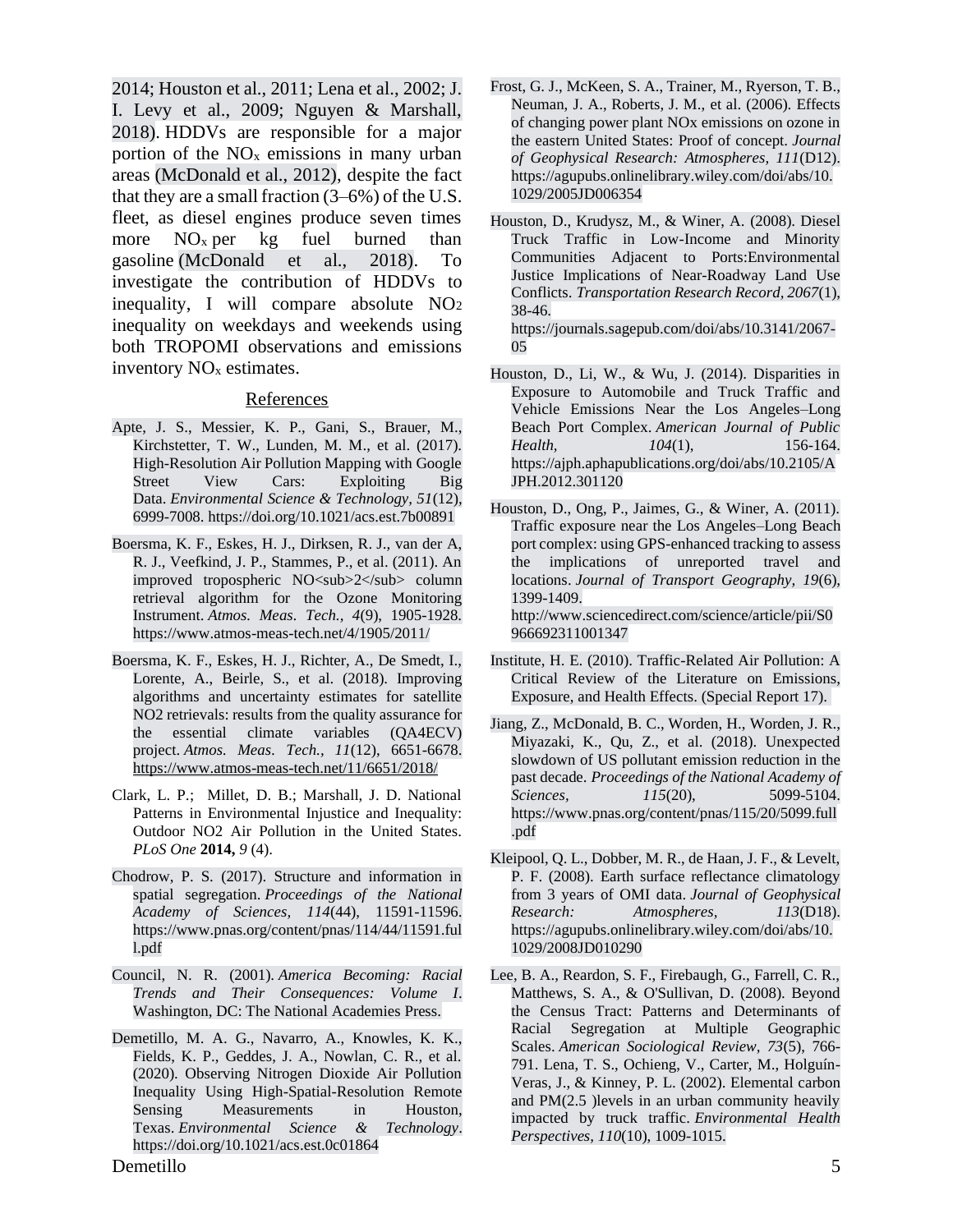- Levy, I., Mihele, C., Lu, G., Narayan, J., & Brook, J. R. (2014). Evaluating Multipollutant Exposure and Urban Air Quality: Pollutant Interrelationships, Neighborhood Variability, and Nitrogen Dioxide as a Proxy Pollutant. *Environmental Health Perspectives, 122*(1), 65-72.
- Levy, J. I., Greco, S. L., Melly, S. J., & Mukhi, N. (2009). Evaluating Efficiency-Equality Tradeoffs for Mobile Source Control Strategies in an Urban Area. *Risk Analysis, 29*(1), 34-47. https://onlinelibrary.wiley.com/doi/abs/10.1111/j.15 39-6924.2008.01119.x
- Lorente, A., Folkert Boersma, K., Yu, H., Dörner, S., Hilboll, A., Richter, A., et al. (2017). Structural uncertainty in air mass factor calculation for NO2 and HCHO satellite retrievals. *Atmos. Meas. Tech., 10*(3), 759-782. https://www.atmos-meastech.net/10/759/2017/
- Marr, L. C., & Harley, R. A. (2002). Modeling the Effect of Weekday−Weekend Differences in Motor Vehicle Emissions on Photochemical Air Pollution in Central California. *Environmental Science & Technology, 36*(19), 4099-4106. https://doi.org/10.1021/es020629x
- McDonald, B. C., Dallmann, T. R., Martin, E. W., & Harley, R. A. (2012). Long-term trends in nitrogen oxide emissions from motor vehicles at national, state, and air basin scales. *Journal of Geophysical Research: Atmospheres, 117*(D21). https://agupubs.onlinelibrary.wiley.com/doi/abs/10. 1029/2012JD018304
- McDonald, B. C., McKeen, S. A., Cui, Y. Y., Ahmadov, R., Kim, S.-W., Frost, G. J., et al. (2018). Modeling Ozone in the Eastern U.S. using a Fuel-Based Mobile Source Emissions Inventory. *Environmental Science & Technology, 52*(13), 7360-7370. https://doi.org/10.1021/acs.est.8b00778
- Nguyen, N. P., & Marshall, J. D. (2018). Impact, efficiency, inequality, and injustice of urban air pollution: variability by emission location. *Environmental Research Letters, 13*(2), 024002. http://dx.doi.org/10.1088/1748-9326/aa9cb5
- Nowlan, C. R., Liu, X., Janz, S. J., Kowalewski, M. G., Chance, K., Follette-Cook, M. B., et al. (2018). Nitrogen dioxide and formaldehyde measurements from the GEOstationary Coastal and Air Pollution Events (GEO-CAPE) Airborne Simulator over Houston, Texas. *Atmos. Meas. Tech., 11*(11), 5941- 5964.

https://amt.copernicus.org/articles/11/5941/2018/

Demetillo 6 Nowlan, C. R., Liu, X., Leitch, J. W., Chance, K., González Abad, G., Liu, C., et al. (2016). Nitrogen dioxide observations from the Geostationary Trace gas and Aerosol Sensor Optimization (GeoTASO) airborne instrument: Retrieval algorithm and

measurements during DISCOVER-AQ Texas 2013. *Atmos. Meas. Tech., 9*(6), 2647-2668. https://www.atmos-meas-tech.net/9/2647/2016/

- Reardon, S. F., & O'Sullivan, D. (2004). Measures of Spatial Segregation. *Sociological Methodology, 34*(1), 121-162. https://onlinelibrary.wiley.com/doi/abs/10.1111/j.00 81-1750.2004.00150.x
- Sun, K., Zhu, L., Cady-Pereira, K., Chan Miller, C., Chance, K., Clarisse, L., et al. (2018). A physicsbased approach to oversample multi-satellite, multispecies observations to a common grid. *Atmos. Meas. Tech., 11*(12), 6679-6701. [https://www.atmos](https://www.atmos-meas-tech.net/11/6679/2018/)[meas-tech.net/11/6679/2018/](https://www.atmos-meas-tech.net/11/6679/2018/)
- Tessum, C. W.; Apte, J. S.; Goodkind, A. L.; Muller, N. Z.; Mullins, K. A.; Paolella, D. A.; Polasky, S.; Springer, N. P.; Thakrar, S. K.; Marshall, J. D.; Hill, J. D. Inequity in Consumption of Goods and Services adds to Racial–Ethnic Disparities in Air Pollution Exposure. *Proc. Natl. Acad. Sci. U.S.A*  **2019,** *116* (13), 6001.
- USGCRP *Impacts, Risks and Adaptation in the United States: Fourth National Climate Assessment, Volume II*; U.S. Global Change Research Program: Washington, D.C., USA, 2018; p 1515.
- van Geffen, J. H. G., Boersma, K. F., Eskes, H. J., Maasakkers, J. D., & Veefkind, J. P. (2018). TROPOMI ATBD of the total and tropospheric NO2 data products. Retrieved from http://www.tropomi.eu
- van Geffen, J. H. G. M., Boersma, K. F., Van Roozendael, M., Hendrick, F., Mahieu, E., De Smedt, I., et al. (2015). Improved spectral fitting of nitrogen dioxide from OMI in the 405–465 nm window. *Atmos. Meas. Tech., 8*(4), 1685-1699. https://www.atmos-meas-tech.net/8/1685/2015/
- Veefkind, J. P., Aben, I., McMullan, K., Förster, H., de Vries, J., Otter, G., et al. (2012). TROPOMI on the ESA Sentinel-5 Precursor: A GMES mission for global observations of the atmospheric composition for climate, air quality and ozone layer applications. *Remote Sensing of Environment, 120*, 70-83. http://www.sciencedirect.com/science/article/pii/S0 034425712000661
- Williams, J. E., Boersma, K. F., Le Sager, P., & Verstraeten, W. W. (2017). The high-resolution version of TM5-MP for optimized satellite retrievals: description and validation. *Geosci. Model Dev., 10*(2), 721-750. https://www.geosci-modeldev.net/10/721/2017/
- York, D., Evensen, N. M., Martínez, M. L., & Delgado, J. D. B. (2004). Unified Equations for the Slope, Intercept, and Standard Errors of the Best Straight